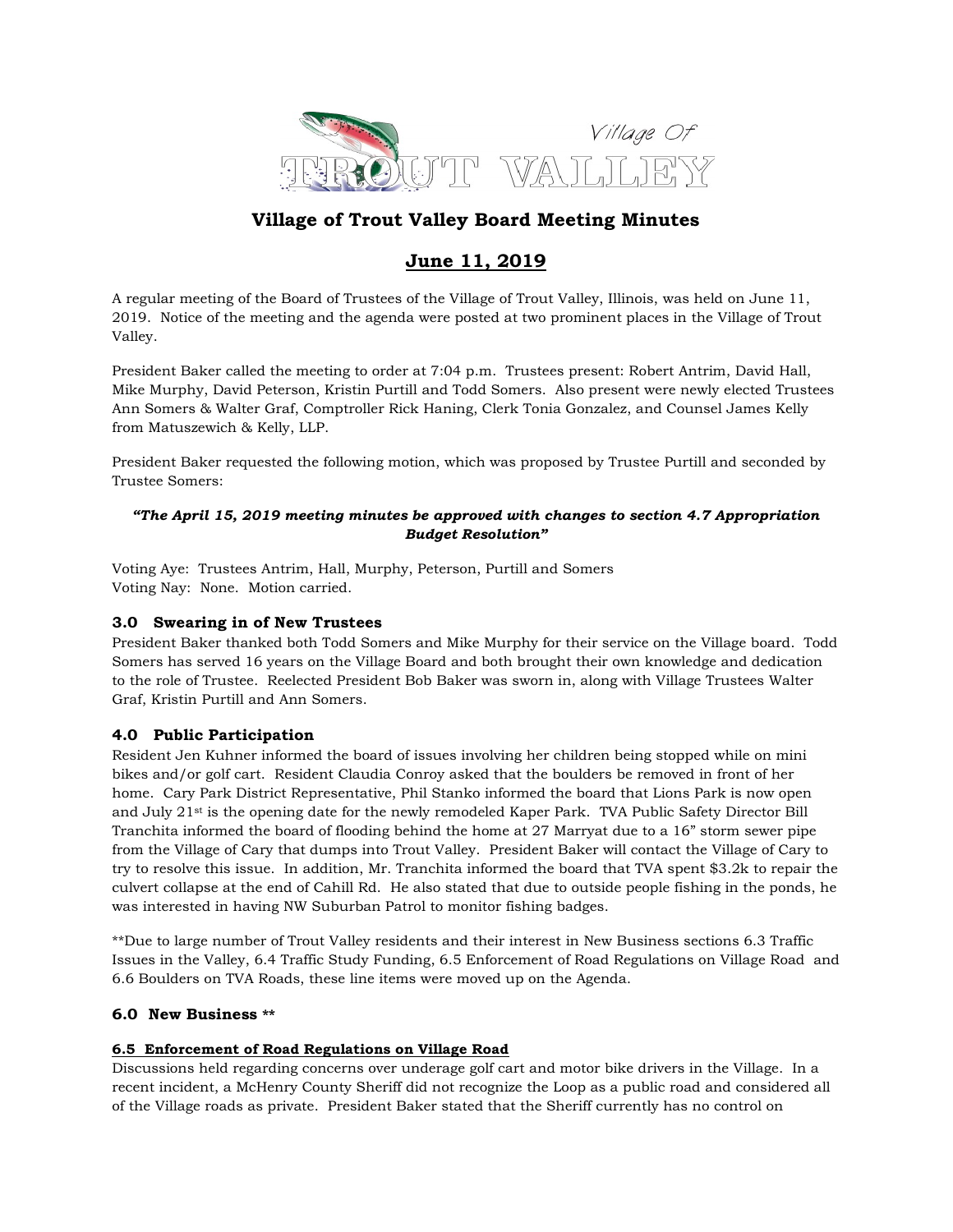regulatory issues in Trout Valley, but can issue a DUI. Discussions held regarding potential Sheriff enforcement of traffic regulations on the Village Loop. Speeding on Trout Valley roads and continued driving of golf carts by underage children were a large concern for residents in attendance. TVA President Brian Stitle informed the board that he will obtain resident feedback on these issues, including potentially utilizing the Sheriff to enforce regulations. Matt of NW Suburban Patrol has concerns regarding the safety of children and drivers on Trout Valley roads. He asks that residents be respectful and civil when he approaches to enforce Village ordinances. Residents asked President Baker to consider additional hours for private security. Both the TVA & Village presidents agreed that all residents are to abide by all Village and TVA ordinances/rules. No residents/families will be considered "off limits". President Baker to locate previous agreement between TVA & Sheriff regarding enforcement of regulations.

#### 6.6 Boulders on TVA Roads

Comptroller Haning asked the TVA to publish an explanation as to why the boulders were put in place around the Trout Valley roads. He cited misinformation on Trout Valley Facebook page. President Baker asked Mr. Tranchita to remove the boulders at Ms. Conroy's home per her request to reseed her lawn and due to low traffic on Little Marryat.

#### 6.3 Traffic Issues in the Valley

Previously covered in discussion of Item 6.5

## 6.4 Traffic Study Funding

Trustee Peterson will place a summary of the traffic study he conducted (measured vehicle speeds and number of cars) on social media and in the Trout Valley Newsletter. He plans to conduct a "cut through" study along High Rd., River Rd, and Country Commons Rd, and needs to rent four traffic counting machines for this study.

## 5.0 Old Business

#### 5.1 Lodge Signage Update

The custom sign should be installed at the front of the Lodge in July.

#### 5.2 Boat Ramp Update

All permits have been obtained and project is expected to begin in July.

#### 5.3 Riverfront Lights Update

Due to delay in establishing electricity to the lights, the lights are expected be repaired in approx. 5 weeks.

#### 5.4 Fish for Ponds

135 Trout were placed in the upper ponds, 200 Blue Gill in Tom Sawyer and an additional 180lbs of Fat Head Minnows will be released in July.

#### 5.5 Turkey Trot Update

The Trout Valley 5013C will receive 15% of gross proceeds to include contributions from sponsorships. No formal contract was signed between Trout Valley and the Cary Grove Track Association. The 5013C has yet to receive the funds from the 2018 Turkey Trot.

#### 5.6 Road Crack Sealing Update

Comptroller Haning requested two separate contracts & invoices.

#### 5.7 Lodge Expansion Update

A application was submitted to the Liautaud Foundation, for consideration of support for the Lodge expansion project.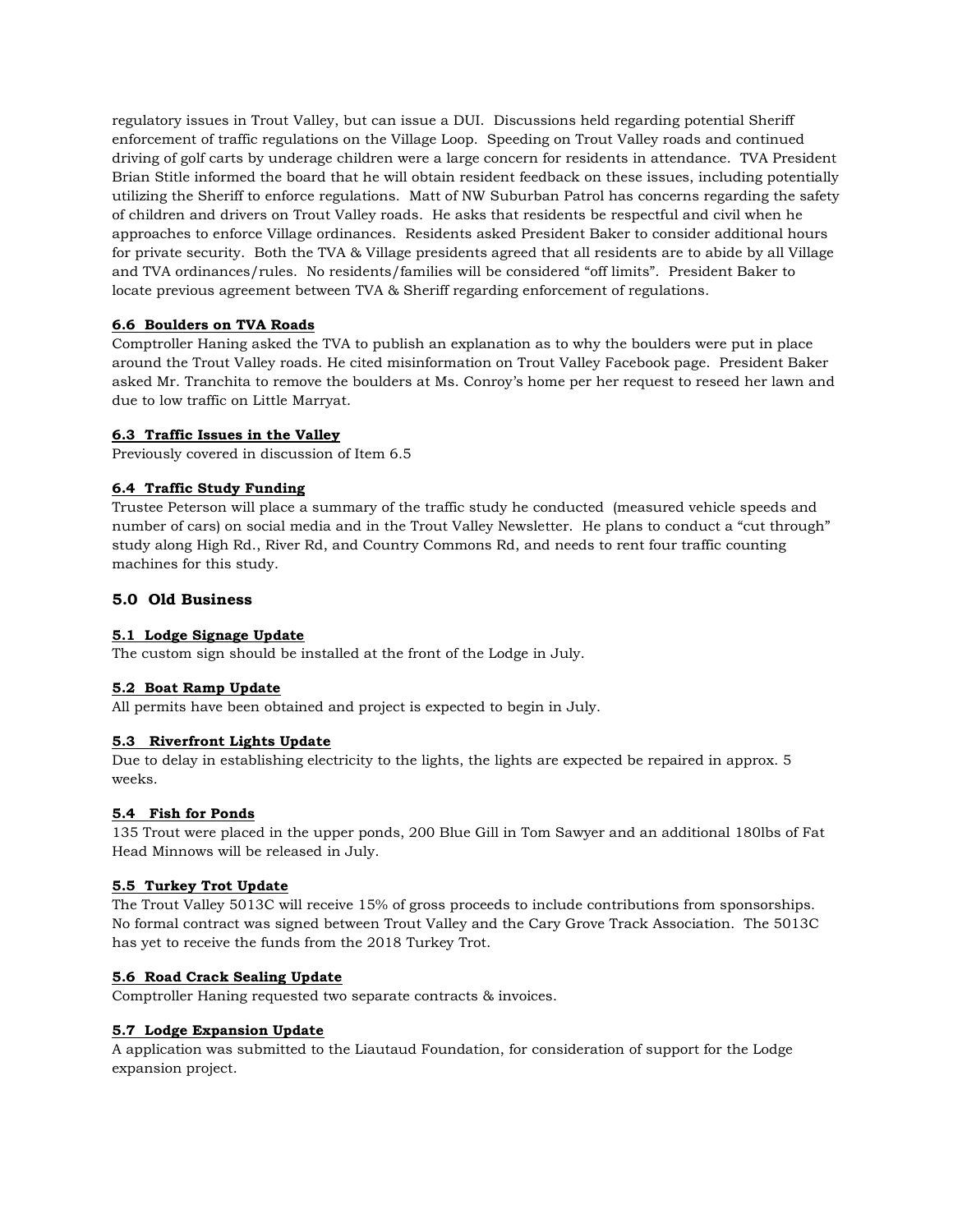## 5.8 Trout Valley Scholarship Update

President Baker presented the 2019 Village of Trout Valley Scholarship to Alyssa Thallemer at the Cary-Grove High School Awards Night. Her full essay is available on the Trout Valley website.

## 5.9 Cary Rezoning Updates

Discussions held regarding concerns for proposed rezoning of the Country Commons Apartments/Businesses. The proposal to convert the property to all apartments must account for required number of parking spots.

#### 5.10 Pedestrian Crossing across Cary Algonquin Road Update

President Baker is working with McHenry County Board member, Joe Gottemoller to resolve this issue.

## 6.0 New Business (Continued)

#### 6.1 The Pumping Station – Parking Restriction, Chained Gate, TVA Dues

Discussions held regarding the Village of Cary enforcement of no trespassing and no parking on the Pumping Station Lot. Installation of a chain fence across the property was noted. Issue was tabled for further discussion at a later date.

## 6.2 Restrictions for Cary Village Hall

The Cary Village Hall was recently rezoned to R1 with no restrictions. The building has historical significance for Trout Valley. Discussions held regarding potential actions by the Village if Cary decided to demolish the building.

#### \*\* Agenda Items #6.3, 6.4, 6.5 and 6.6 were discussed earlier in the meeting

#### 6.7 Parks & Recreation Month

Cary Park District Representative, Phil Stanko informed the board that July is proclaimed as National Parks & Recreation month. President Baker read the Proclamation to the board.

In recognition of this designation, President Baker requested the following motion, which was proposed by Trustee Purtill and seconded by Trustee Somers:

#### "Approval of Proclamation to support the Cary Park District and declare July 2019 as Parks & Recreation Month"

Voting Aye: Trustees Antrim, Graf, Hall, Peterson, Purtill and Somers Voting Nay: None. Motion carried.

#### 7.0 Reports, as appropriate

#### 7.1 Financial Report

Comptroller Haning reviewed the State Income Tax Analysis sheet. He noted a 46.4% increase in tax receipts in April and a total YTD increase of 16.7%. The State Sales Tax receipts are also over budget. He will investigate for cause of the increase.

In a review of the Cash Receipts & Disbursements, Cash Receipts are up \$20k YTD, primarily due to increases in State Sales and Income tax receipts and Grants. The Total General Fund Disbursements are on target at \$81.7k. \$34.6k spent YTD on Storm Water Management. Total Cash Disbursements are \$131.8k YTD vs. \$130.4k budgeted. In a review of the Statement of Financial Position, it shows Cash Balances are currently at \$302.8k, down approximately \$30k from prior year.